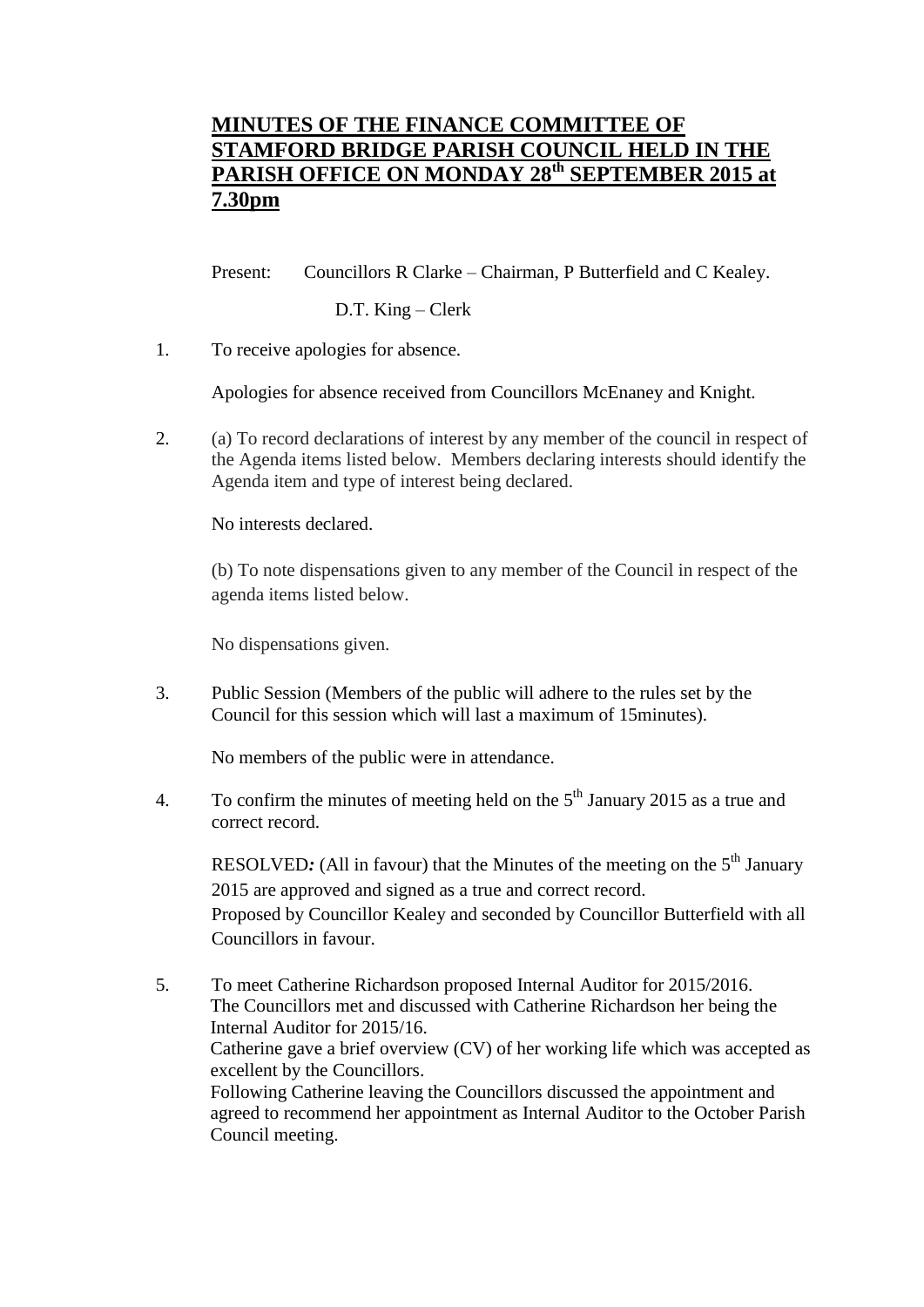- 6 To review matters outstanding from the last meeting. The following items were discussed: Councillor Clarke updated the Councillors on the latest fiscal spreadsheet and gave a financial update. The Clerk was asked to speak to Kaye & Middleton to find out if the Council needed to do anything regarding the staff pensions. Councillor Kealey to get an update from ERNLLCA re the minimum/living wage. He was also asked to check with them regarding how the Parish Council using BACS for wages would affect Kaye & Middleton. It was agreed that the Clerk would put gritting onto the October spreadsheet and ask the Councillors agreement for Councillor Butterfield to be given authority to spend up to £4500 on gritting and snow clearance.
- 7 For the Clerk to update the meeting on the Direct Debit and BACS payments. The Clerk confirmed he had now received all Direct Debit mandates for BT, EE and Npower. He confirmed that both BT and EE would require a signed letter of authority from the Councillors confirming the Councils permission to pay Direct Debits.

Regarding the bank, the financial regulations needed updating and they also required a letter of authority from the Council.

The Clerk was asked to arrange update of the financial regulations and a letter to the bank.

8 (a) To review actual v projection fiscal plan as  $1<sup>st</sup>$  September 2015.

(b) To agree information to be reported to the next Parish Council meeting.

It was agreed that Councillor Clarke updated the Councillors on expenditure for the year and the projected spend for 2016-17.

Areas where costs are underspent; **Gritting** Precept Projects Communications Training and Travel

(c) To discuss potential Precept Projects 2016 – 17

 Projects put forward; Lighting in the Shallows Planting of Christmas tree for Christmas lights 3x litter bins